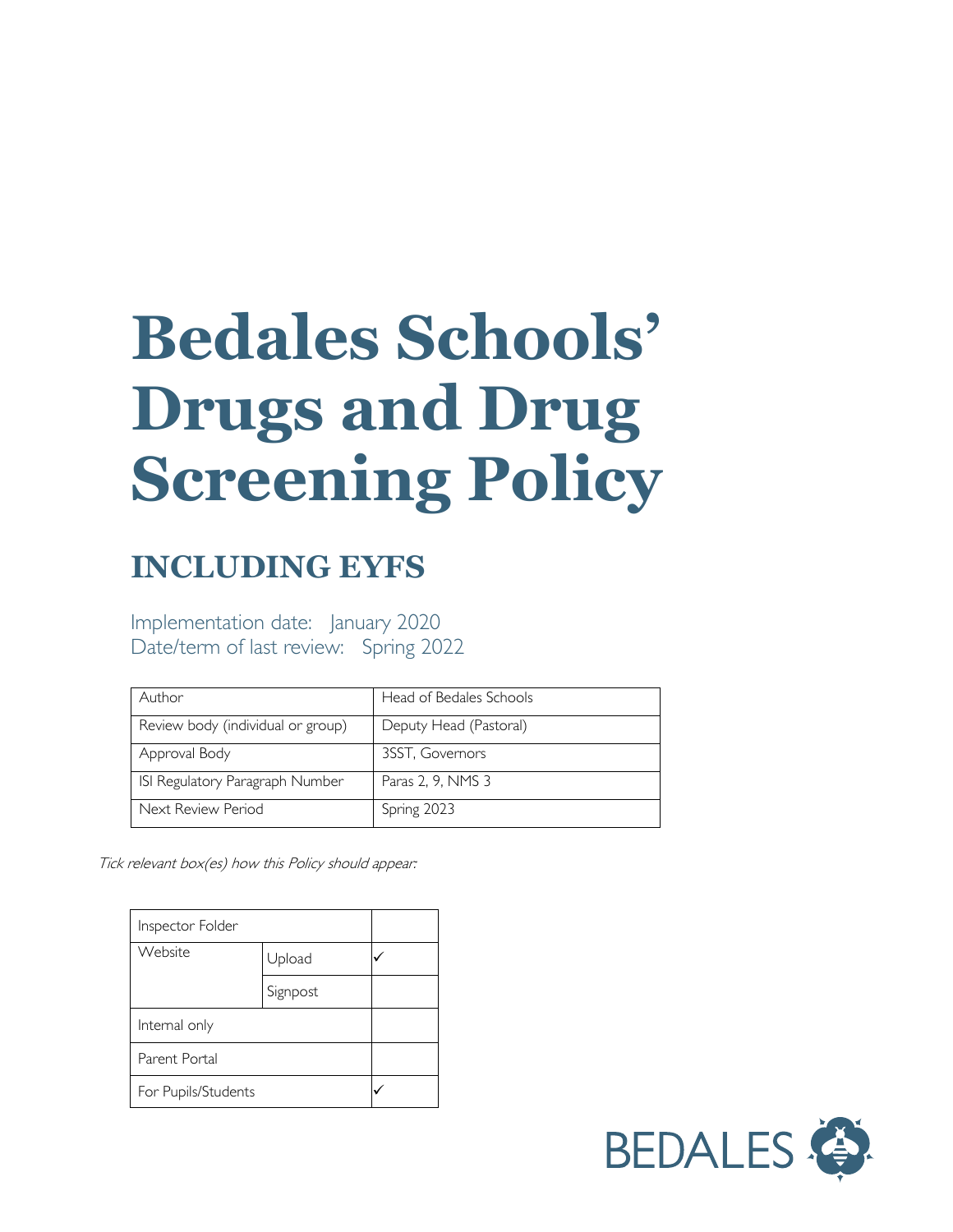# **Bedales Schools' Drugs and Drug Screening Policy**

#### INTRODUCTION AND BACKGROUND TO THE POLICY

As a school, we want to support our pupils to live drug free lives. The policy has been developed following consultation with pupils, parents and governors, and builds on the work that went into the establishment of the school's original 2011 Policy. The ubiquity of drugs, their ready and easy availability, and the intrusion of social media into young people's lives means that the school and social context for this iteration of the School's Drugs' Policy is wholly different to that which informed the first iteration of this Policy.

Exercise of an authentic 'zero tolerance' Policy that doesn't take into account personal circumstances, family background, and ongoing pastoral challenges that pupils might face has proved problematic in recent years. The School's duty of care to all of its pupils in effect means performing a balancing act; there is a need to inform and educate pupils about the risks to physical and mental health that drugs present, but also a need to support pupils who make poor choices and decisions, the consequences of which will influence the rest of their lives. However, the overarching principle for happy and productive co-existence at Bedales is that use of drugs by pupils, however casual, infrequent, recreational, deliberate or practised, has no place at the school.

An illustrative, but non-exhaustive, list of the types of drugs or substances that are prohibited by this Policy include:

- All illegal drugs (those compiled by the Misuse of Drugs Act 1971)
- Any product containing any form of cannabis, including cannabis-infused products and cannabis oil
- Volatile substances emitting a gas or vapour which can be inhaled
- Misuse of over-the-counter and prescription medicines e.g. Alprazolam (trade name, Xanax)
- Psychoactive substances (known as New Psychoactive Substances (NPSs), known commonly as 'legal highs' (which are now illegal) and NOX (Nitrous Oxide)
- 'Smart drugs' which are not prescribed by a doctor and are used to enhance brain function

#### The approach and scope of the Policy

The School's approach is based on education and a strong disciplinary framework. Drugs' education is delivered through the school's Personal Social Health Education/Wellbeing programme and also through the school's wider pastoral team. Drugs' education aims to explain the risks to pupils' health and wellbeing of involvement with drugs and the mental and physical benefits of a drug-free life.

We aim to create a culture that empowers and enables pupils to say no to experimentation and misuse of drugs, and to use healthy approaches to enjoying life and coping at difficult times in their life.

Drug use and membership of Bedales Schools are incompatible.

Any pupil involved with the misuse of drugs whilst he or she is in the care of the school, whether on the school's premises or otherwise, should normally expect to lose their place at the school. This outcome will also follow from being in possession of drugs with intent to supply or use drugs at the school.

**2 Bedales Schools' Drugs and Drug Screening Policy**

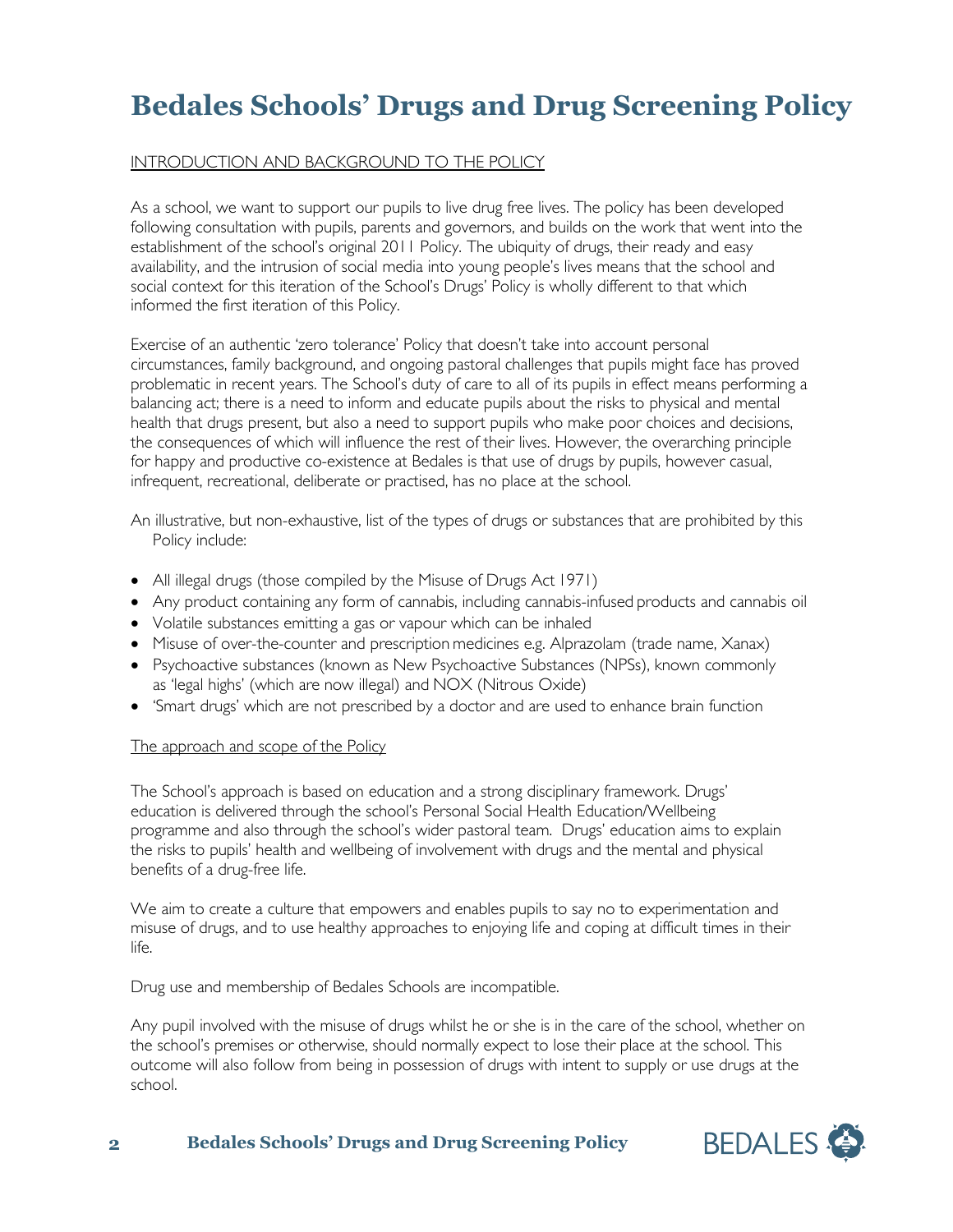Moreover the reported use of drugs which comes to the school's attention and which takes place when a pupil is away from the school, including at the weekend or during the holidays, is also likely to have serious disciplinary ramifications for a pupil. This is the case as any use of drugs by a member of the school, whenever or wherever it occurs, will have a detrimental effect on a pupil's mental health and wellbeing, can lead to dependency and may have adverse consequences for the school; hence it too can have implications for that pupil's continued membership of the school.

We recognise that young children may unintentionally bring drugs into school. Such instances are very rare and would be dealt with according to the schools' welfare procedures, involving other agencies as necessary.

#### IMPLEMENTATION OF THE POLICY

The policy will be implemented as follows:

1) Prevention through education

Pupils' education about drugs and substances is primarily delivered through the schools' Personal Social Health Education/Wellbeing programme; this is done through curriculum lessons and through using a range of visiting speakers. Pastoral staff are kept up to date on new trends of drug use and also have a role to play in educating pupils about making safe choices.

#### Confidentiality and Support

Pupils are encouraged to disclose their concerns and anxieties about drugs in confidence to members of staff or other responsible adults. Any disclosure of drug use by a pupil made to a member of staff during such a conversation will not be subject to immediate disciplinary sanction. Likewise any concerns about a pupil's involvement with drug use brought forward by a third party, including a fellow pupil, or a parent on behalf of their child, will also be dealt with in this manner.

The approach then to be taken by the school in such circumstances is described below under Disciplinary Procedures.

Any pupil who comes forward of their own accord to discuss a drug problem or involvement with drug use to a member of staff will be offered support in working to reform his or her lifestyle; this will involve agreeing to take part in an individualised drugs screening programme. This will also apply if the request for help follows disclosure by the pupil's parent(s).

## 2) Disciplinary Procedures

- a) If a pupil is suspected of taking drugs or being under the influence of drugs the school may exercise the right to require that pupil to undergo a drugs' screen at the Health Centre. This may take the form of a saliva swab test, a urine test, or a hair follicle test. The decision to authorise a screen can only be taken by the Head of the relevant school or the Deputy Head (Pastoral) of the Senior School.
- b) Suspicions of misuse may arise from a number of indications, including indirect involvement in a drugs incident, other physical signs or evidence, such as finding certain items of equipment associated with drug use or other drug paraphernalia, and information received from a third party outside the circumstances outlined in paragraph 1. Other specific circumstances may also give rise to suspicion, such as behaviour
- **3 Bedales Schools' Drugs and Drug Screening Policy**

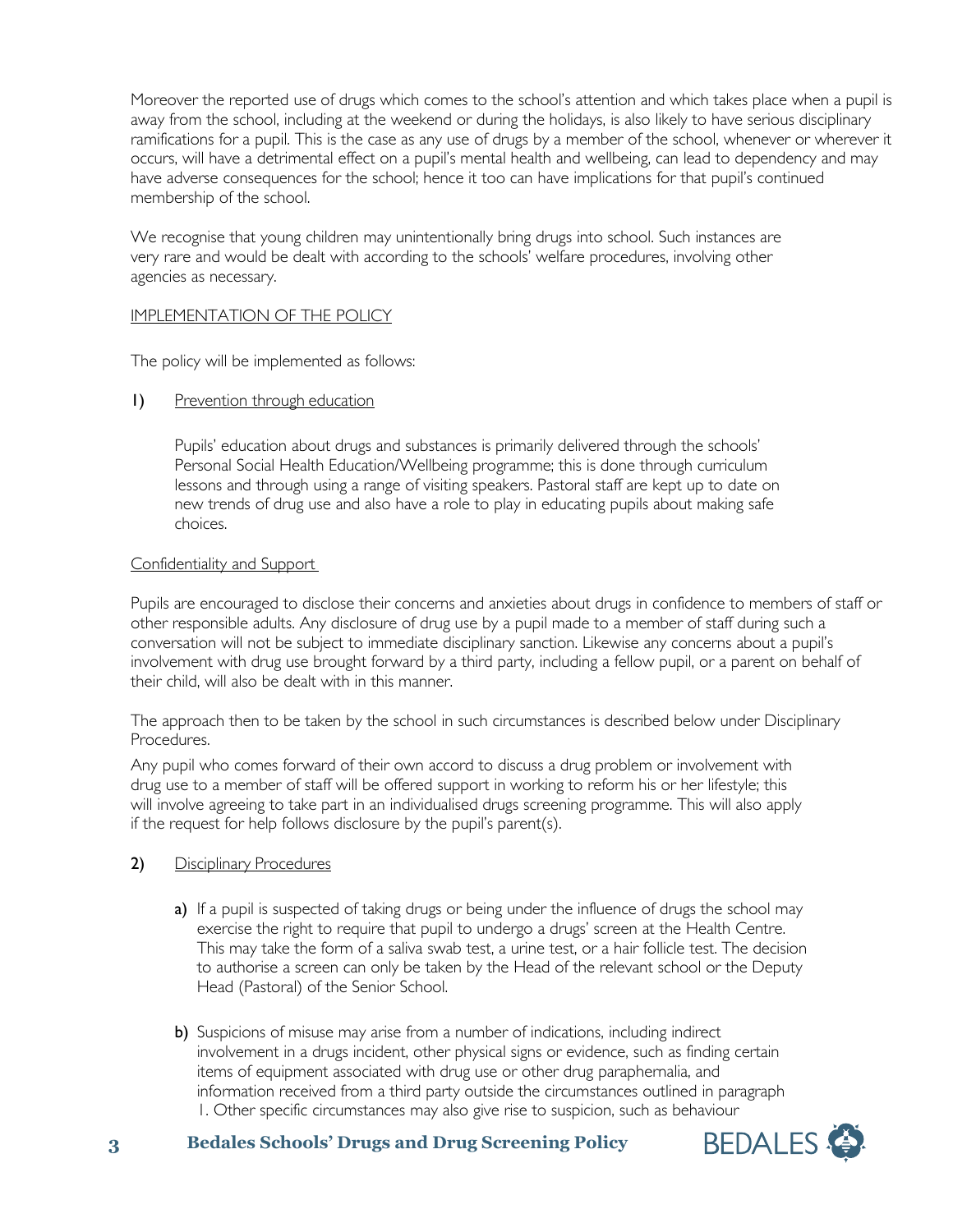consistent with possible drug use. Substances found which arouse suspicion may be sent to a lab for testing at this stage of an investigation e.g. vape fluid may be tested to detect whether there is a high level of THC.

#### c) Investigation

The Head of the relevant school or the Deputy Head (Pastoral) of the Senior School will be responsible for conducting an investigation. This investigation and any accompanying searches of rooms and personal belongings will be conducted in keeping with the School Policy on investigation and searches. Parents will be kept informed as far as practical. This is outlined in the Three Schools' Expulsion and Removal from School Policy.

#### d) Screening

If the grounds for suspicion are deemed to be sufficient, a pupil may be required to take an immediate drugs' screen. Consent to screening is explicit in the school's standard Terms and Conditions. It is a condition of acceptance of any new pupil at the schools that these conditions are observed. Refusal to take a screen or refusal by a parent/guardian to allow their child to have a screen amounts to a refusal to adhere to the disciplinary requirements of the school and the school will draw an adverse inference. An individualised screening regime may involve the use of a range of suitable screens, outlined in the school's screening protocol.

#### e) Discipline following misuse

- i) If a pupil has come forward voluntarily to a member of staff to disclose recent or ongoing instances of personal drug use, or help has been sought on a pupil's behalf by a third party, the school's response to such disclosure will give regard both to the sincerity and authenticity of the circumstances leading to the disclosure and also to the gravity of the particular facts and matters disclosed. In the event that it is determined that, despite what has been disclosed, the circumstances are nonetheless compatible with the pupil's continued presences at Bedales, the pupil will be provided with support in working to reform his or her lifestyle. This will also necessitate the pupil agreeing to an individualised drug screening programme of such length, frequency and random testing as the school determines, all of which shall be to the cost of the fee-payer. The pupil will also be required to change their mobile phone number and social media accounts so that they can no longer be contacted by any dealer with whom they previously may have had contact.
- ii) If a pupil is found to be in possession of drugs or is found, following a screen for drugs, to be nonnegative, then this will result in that pupil losing their place at the school, subject to any exceptional mitigation circumstance as may be determined. A condition of remaining at the school will necessitate the pupil agreeing to an individualised drug screening programme of such length, frequency and random testing as the school determines, all of which shall be to the cost of the fee-payer and such other requirements as may be specified. Any subsequent screening that returns a non-negative result will result in the pupil losing their place at the school.
- iii) Any pupil supplying, or being in possession of drugs at the school with intent to supply, should expect to lose their place in the school. Supply does not depend on money or other collateral changing hands, but includes the situation where one pupil acquires drugs for distribution and provides drugs to another pupil.

## **4 Bedales Schools' Drugs and Drug Screening Policy**

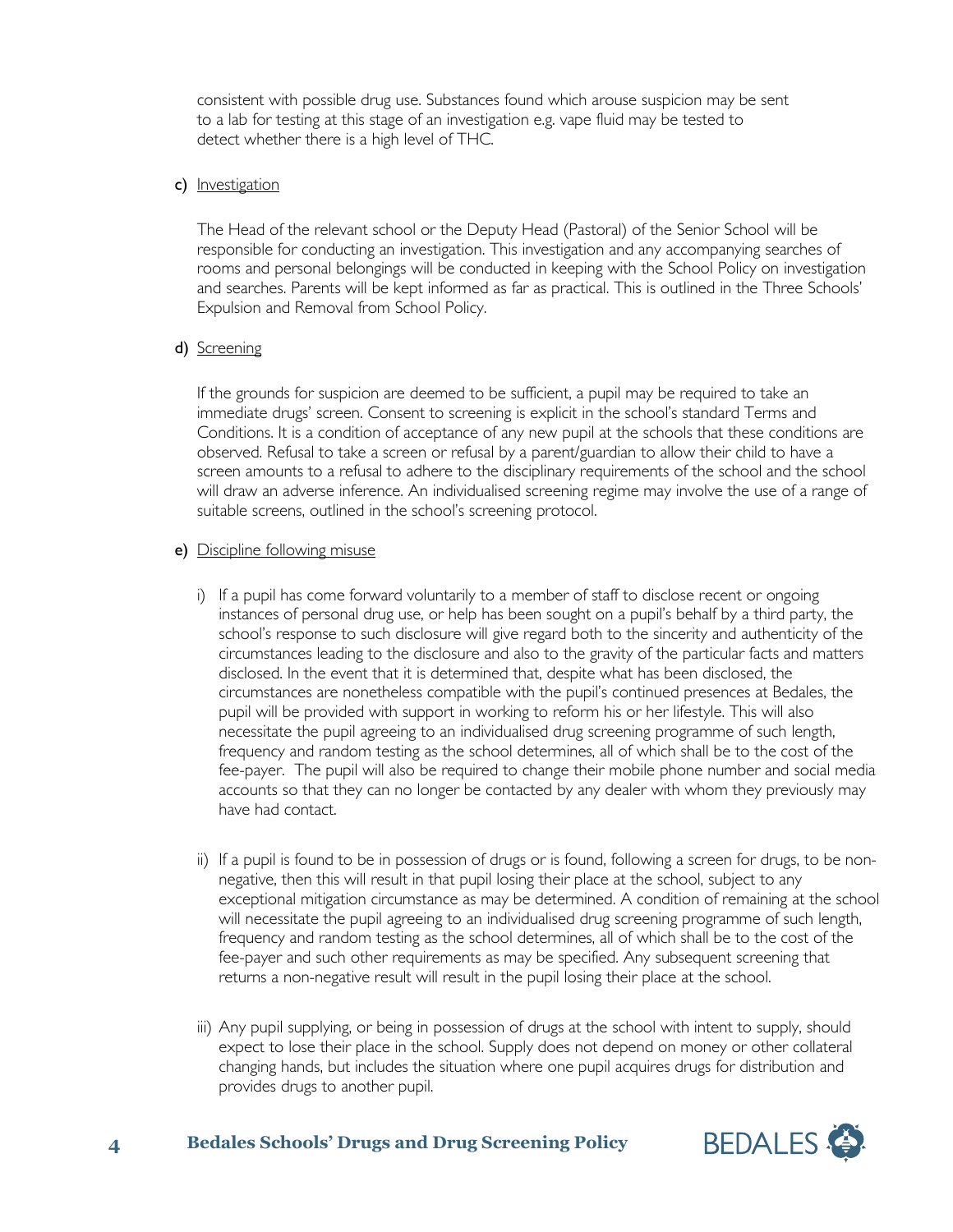- iv) In the event of the school initiating an investigation into drug use at the school, any pupil who comes forward and voluntarily divulges information that helps the investigation arrive at a full and accurate account of the events may have this fact taken into account in mitigation of any disciplinary outcome as applies to him or her.
- v) The school will inform the Police of all incidents involving drugs.

Investigation and screening protocols relating to this Policy are available on request from the Head's Office.

Protocols to accompany Bedales Schools' Drugs Policy from the commencement of the academic year September 2019.

The protocols detailed in the following document are intended to act as the practical guidance for the enacting of the Schools' Drugs Policy.

The principles underlying these protocols are as follows:

1) Relationships of mutual trust and respect are at the heart of Bedales life. While investigations and screening are likely to put such relationships under strain these procedures will be undertaken with the aim that pupils are treated with dignity and respect at all times.

\_\_\_\_\_\_\_\_\_\_\_\_\_\_\_\_\_\_\_\_\_\_\_\_\_\_\_\_\_\_\_\_\_\_\_\_\_\_\_\_\_\_\_\_\_\_\_\_\_\_\_\_\_\_\_\_\_\_\_\_\_\_\_\_\_\_\_\_\_\_\_\_\_\_\_\_\_\_\_\_\_\_\_

2) The processes of support, investigation and screening will be transparent.

NB: All School Policies are available to staff and can be found here:

[T:\ThreeSchools\Policies\\_Handbooks\\_Key\\_Documentation\Staff\\_viewable](file://vm-009-fs/root$/ThreeSchools/Policies_Handbooks_Key_Documentation/Staff_viewable)

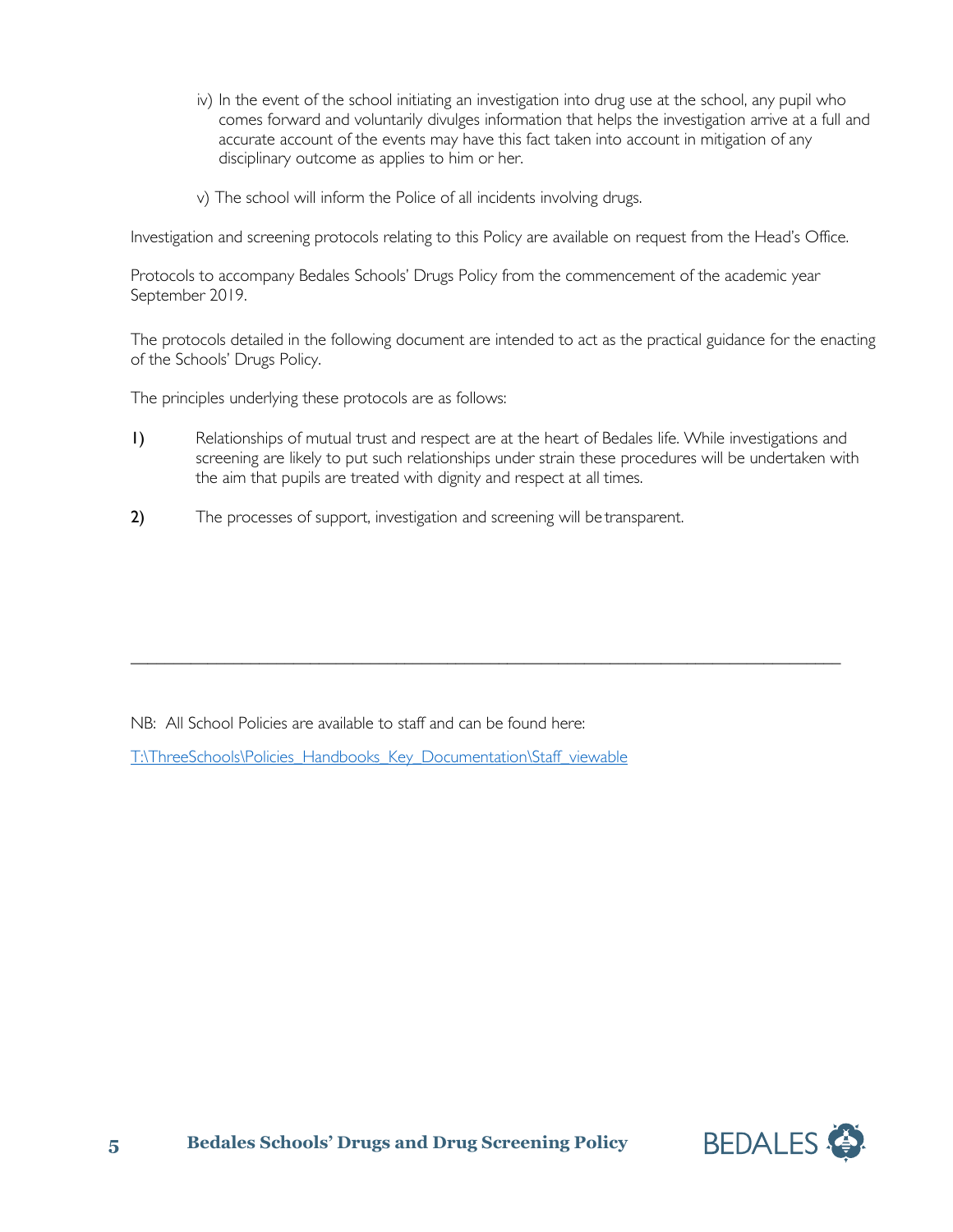#### SECTION A

#### Protocols in relation to Implementation of Counselling Confidentiality and Support Programmes

In circumstances where the pupil is not subject to disciplinary investigation (see Policy Sections 2 and 3) the parents of the pupil will be informed of the school's concern and desire to support the pupil at the earliest practical opportunity. A programme of counselling and support will be constructed in partnership between the pupil, parents and school.

In addition, reference is made in the Policy to monitoring and 'agreeing to take part in an individualised drugs screening programme'. At the commencement of the programme the pupil concerned and his/her parents will sign a consent form agreeing to drugs screening. These screens will be undertaken at times of the school's choosing throughout the rest of the pupil's Bedales career, although this can be reviewed for example when a student enters the 6<sup>th</sup> Form

Under this programme it is to be understood that if a pupil undergoes a screen which is nonnegative (unless that is due to a drug that has been prescribed by a medical practitioner), or is otherwise found to have been taking drugs, disciplinary action will be taken.

Refusal to take screens, or by a parent/guardian to allow screening, will constitute a refusal to obey the discipline of the school and the school will be entitled to draw an adverse inference that the pupil has taken drugs.

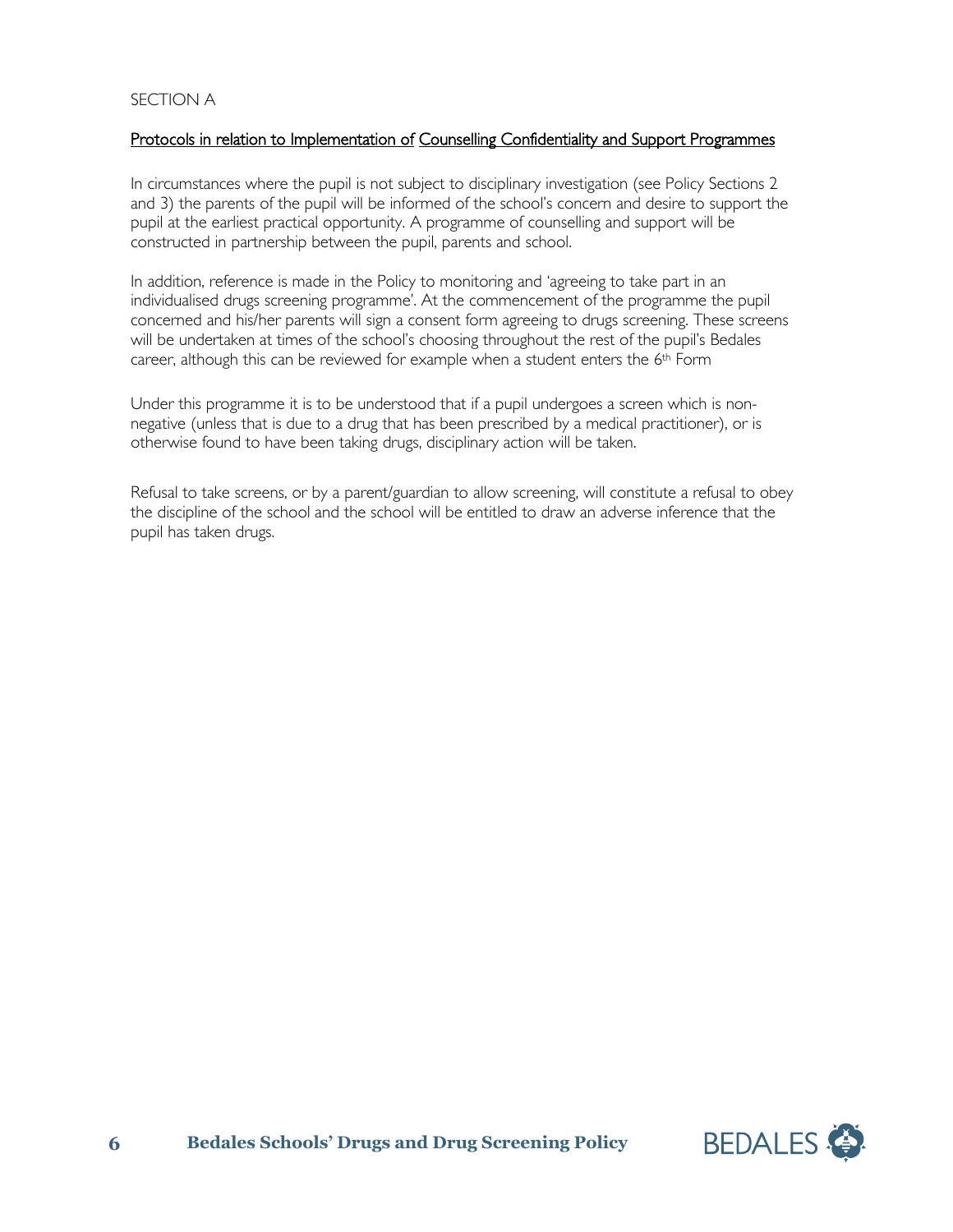#### SECTION B

#### Protocols in relation to Implementation of Disciplinary Procedures

Given the possible disciplinary consequences of a pupil's involvement with drugs (i.e. leaving the school) investigations will be conducted in accordance with the policy on Expulsion and Removal from School.

Drugs screening may take place as part of an investigation. An instruction to screen may only be issued by the Head of the School or Deputy Head (Pastoral) of the Senior School.

Refusal to take screens, or by a parent/guardian to permit screening, will constitute a refusal to obey the discipline of the school and the school will be entitled to draw an adverse inference that the pupil has taken drugs.

Parents will be informed that in the event of a positive screen result under the procedures described in Section C of this set of protocols they will have the right to challenge the result and to make use of the control sample.

#### Note:

Routine medicals may involve urine screens to eliminate diabetes and any underlying routine infections. In addition, a urine screen is sometimes required if a pupil is ill as part of the medical investigations of that illness. These urine screens, which are organised by the School Doctor and Health Centre staff, are not to be confused with urine screening for drugs, which is organised under the authority of the Head. There will be no reference to urine screens for drugs on the pupil's permanent medical record.

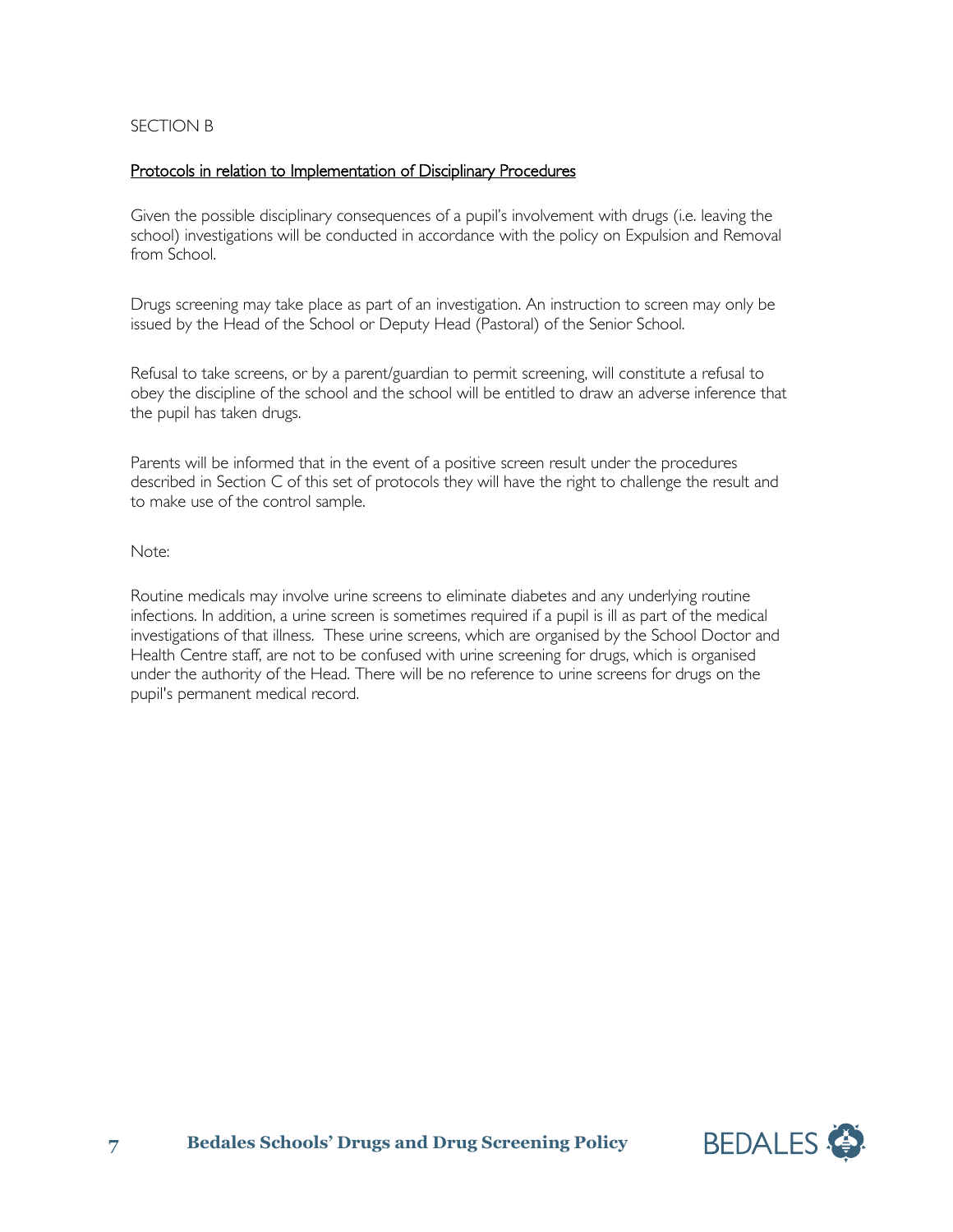## SECTION C

## Drugs Screening Protocols

- Drugs screening will typically be carried out in the Health Centre
- Only designated trained staff may undertake the screening process
- The pupil shall be entitled to have an adult witness present throughout the screening procedure – typically their Houseparent
- The drugs screening process will be carried out in accordance with procedures laid down by Surescreen UK
- A copy of the drug screening procedure will be given to the pupil before the screening process commences
- The results of the screening process will be communicated directly to the school in the first instance. Subsequently and at the earliest practical opportunity the pupil concerned and his/her parents will be informed of the results.

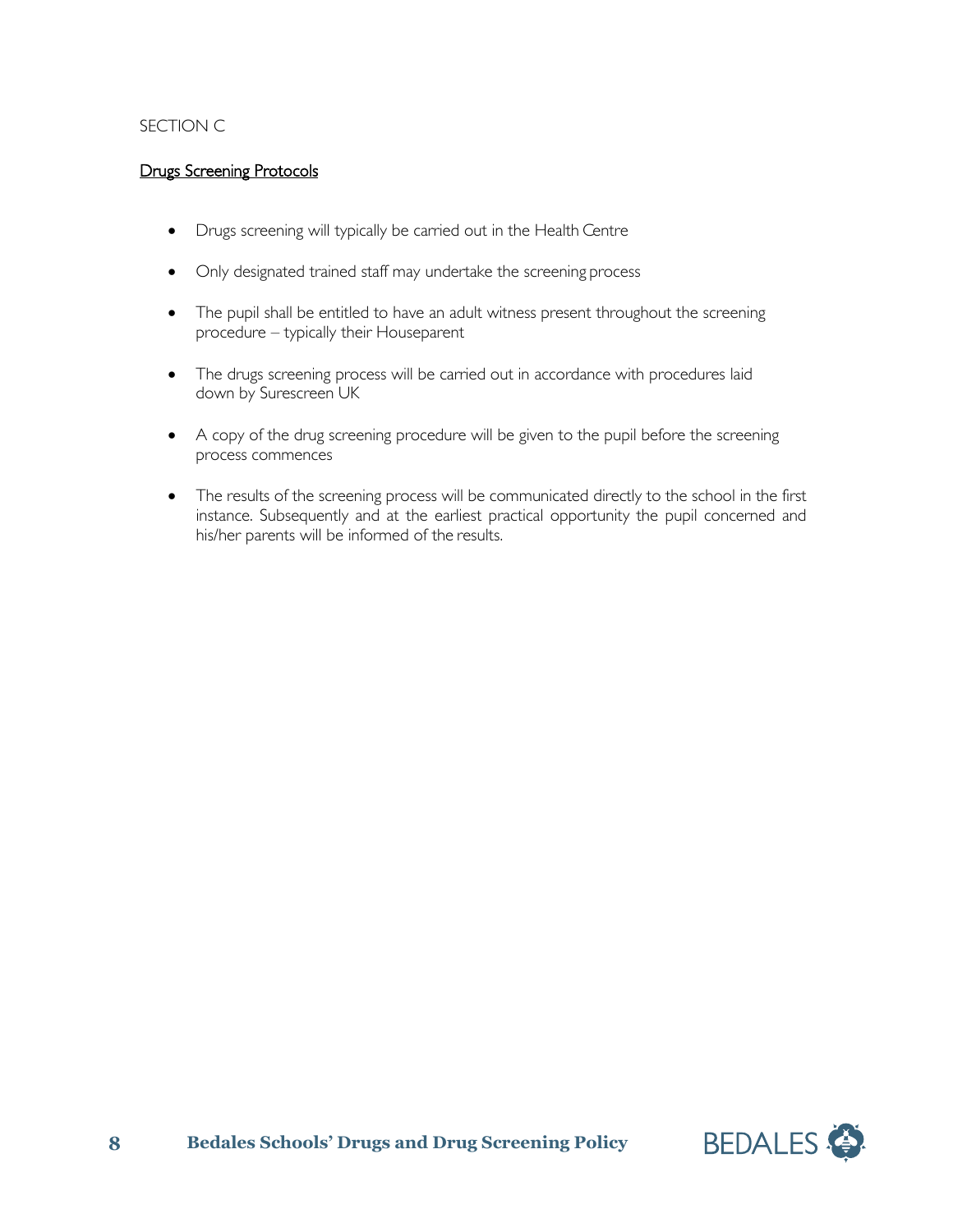#### BEDALES SCHOOL AUTHORISATION TO CONDUCT A DRUGS SCREEN

A drugs screen, according to the Drugs' Policy and protocols set out by the School was

authorised at (time)

On (date)

The subject of the screen is

(pupil name)

Authorised by

(signature, name and title)

Witnessed by

(signature, name and title)



\_